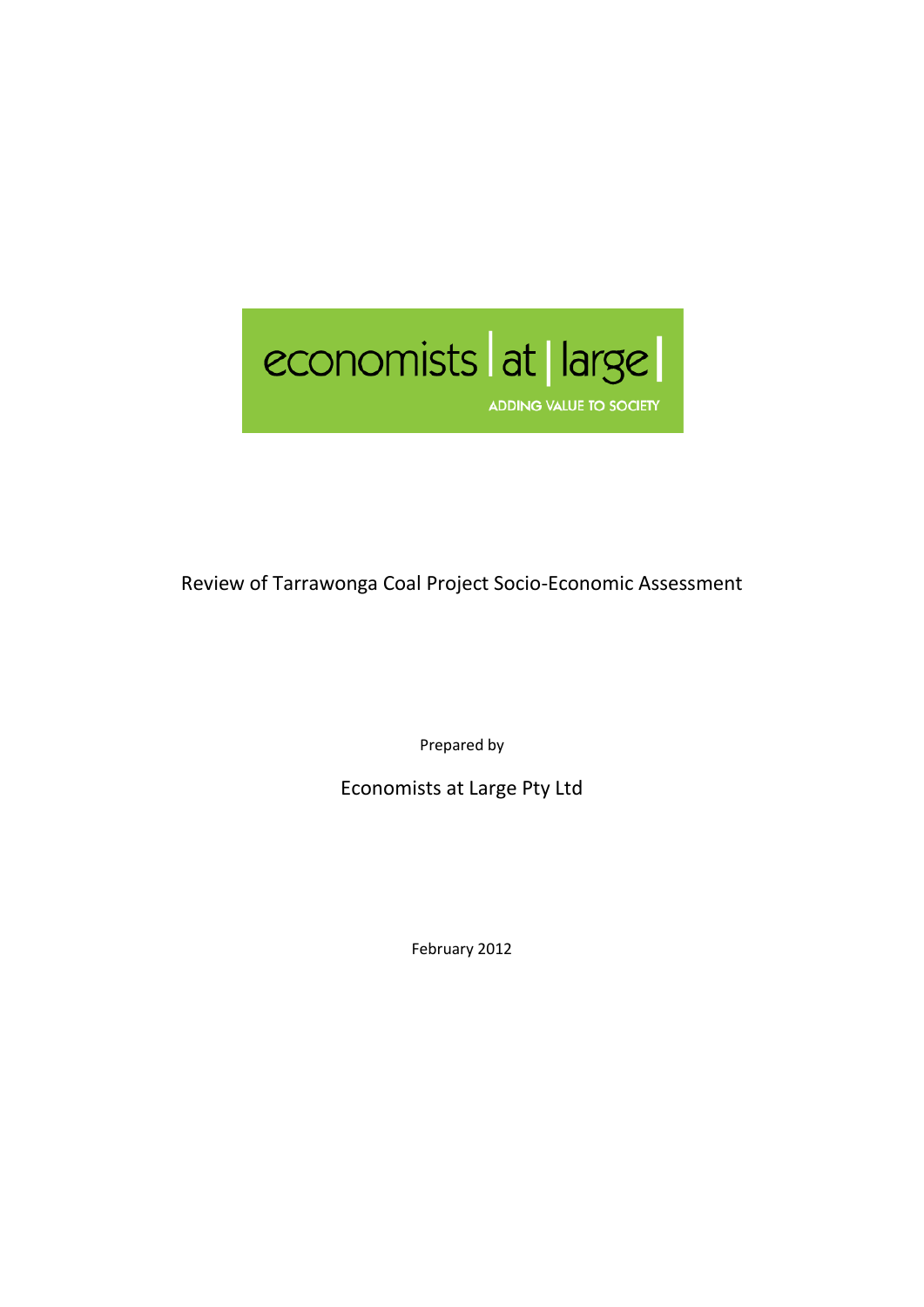

#### **Report prepared by:**

Economists at Large Pty Ltd Melbourne, Australia www.ecolarge.com info@ecolarge.com

Phone: +61 3 9005 0154 | Fax: +61 3 8080 1604 98 Gertrude St, Fitzroy VIC 3065, Melbourne, Australia

#### **Citation:**

Campbell R., Turnbull J., Paas M., 2011, *Review of Tarrawonga Coal Project Socio-Economic Assessment* a report for the Maules Creek Community Council (MCCC), prepared by Economists at Large, Melbourne, Australia.

#### **Disclaimer:**

The views expressed in this report are those of the authors and may not in any circumstances be regarded as stating an official position of the organisations involved.

This report is distributed with the understanding that the authors are not responsible for the results of any actions undertaken on the basis of the information that is contained within, nor for any omission from, or error in, this publication.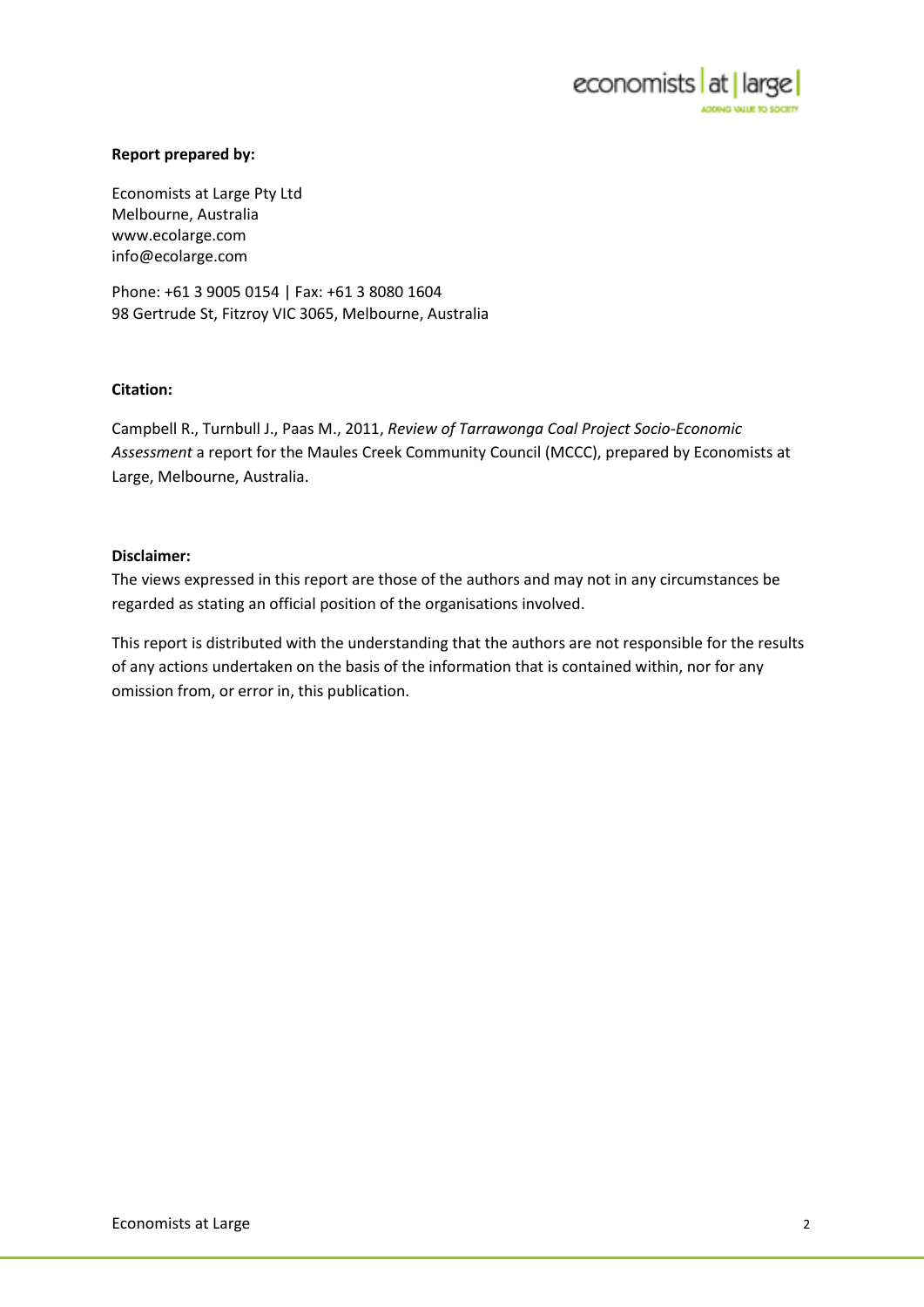### **Contents**

# <span id="page-2-0"></span>**Acknowledgement**

Special thanks to Doctors for the Environment Australia www.dea.org.au for assistance with the health impacts section of this report.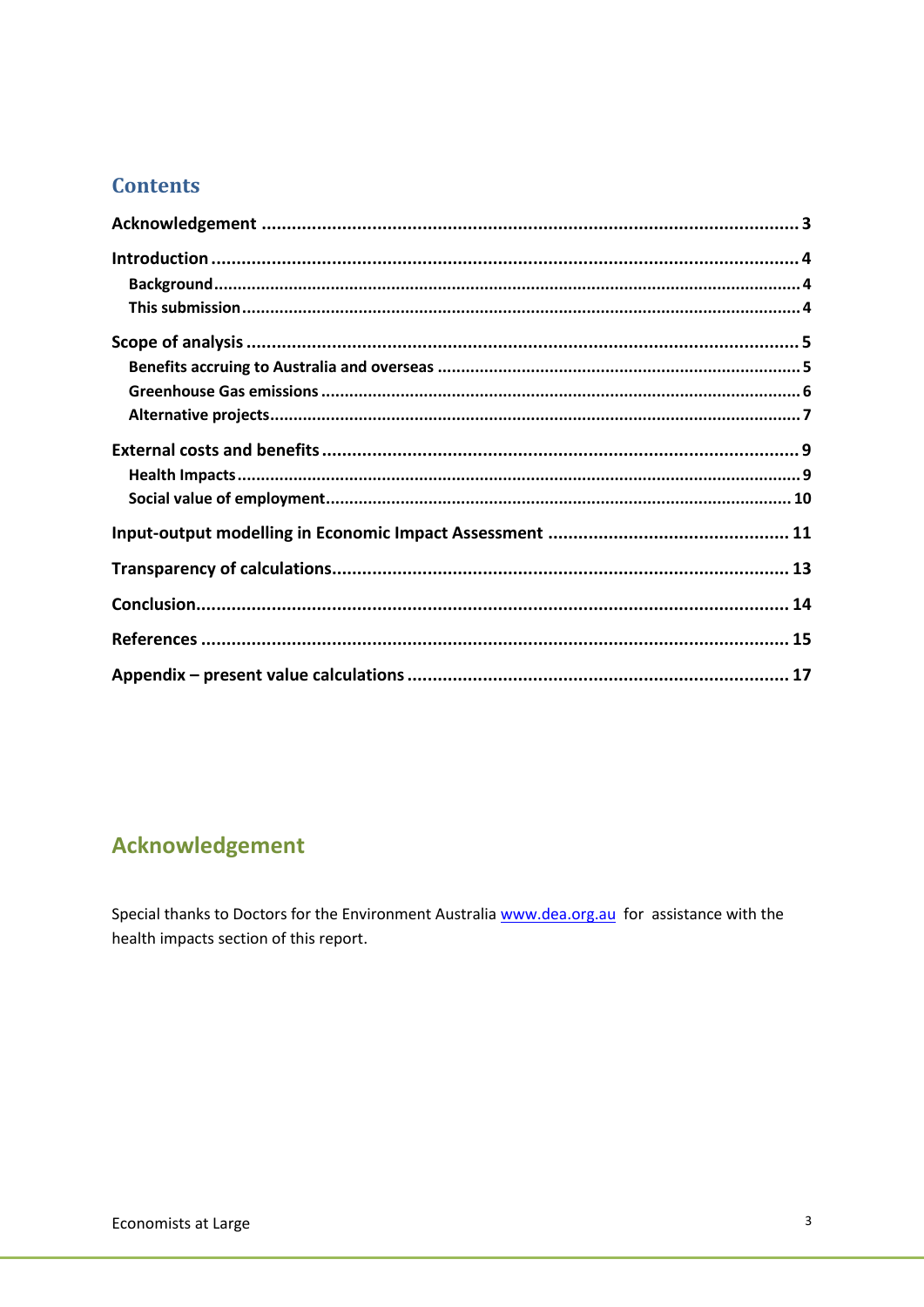## <span id="page-3-0"></span>**Introduction**

### <span id="page-3-1"></span>**Background**

The proposed Tarrawonga Coal Project is for the continuation of an open-cut mine into agricultural land and the Leard State Forest, Narrabri Shire, NSW. The proposal is for a 17-year open cut mine which will produce up to 3 megatonnes of coal per year. The proponent is currently seeking planning approval and has prepared an Environmental Assessment.

The Tarrawonga project is one of several mining proposals or mine extension projects in this traditionally agricultural area. Local community group, the Maules Creek Community Council (MCCC) is concerned that the proposed projects will affect agriculture, the community and the Leard State Forest, which contains nationally threatened ecosystems and species. Many communities in Australia are facing similar issues and are concerned that the often-touted benefits of the mining boom may be overstated and/or not accruing to local people.

#### <span id="page-3-2"></span>**This submission**

The MCCC is making a submission on the Tarrawonga Environmenal Assessment. As part of their submission they have asked Economists at Large to review *Appendix M*‐ *Socio-Economic Assessment*. We consider there are a number of very significant issues in the economic assessment, which, without being addressed, would render the assessment unsuitable to contribute to decisionmaking. These issues are:

- **Scope of the assessment** Particularly relating to:
	- o **Benefits accruing to Australia and overseas**
	- o **Greenhouse gas emissions**
	- o **Consideration of alternatives**
- **External costs and benefits.** Many are inappropriately given a zero value, and we offer further comment on
	- o **Health impacts**
	- o **Social value of employment**
- **Inappropriate use of input-output modelling in impact assessment**
- **Transparency of calculations**

We believe that all these issues need to be clarified and adjustments made to the economic assessment of the project to ensure a decision is made in line with the NSW public interest. Doing so would not only allow for the best outcome in relation to this project, but could serve as a guide for other projects in the area and nationally.

This is occurring at a time when the mining industry is perceived as lacking a "social licence to operate" in farming areas. Conflicts between farming communities and coal and coal seam gas developments are making headlines regularly, with farmers and the broader community losing confidence that such developments are in the community's best interests. Robust and transparent assessment of this project could help to address this issue.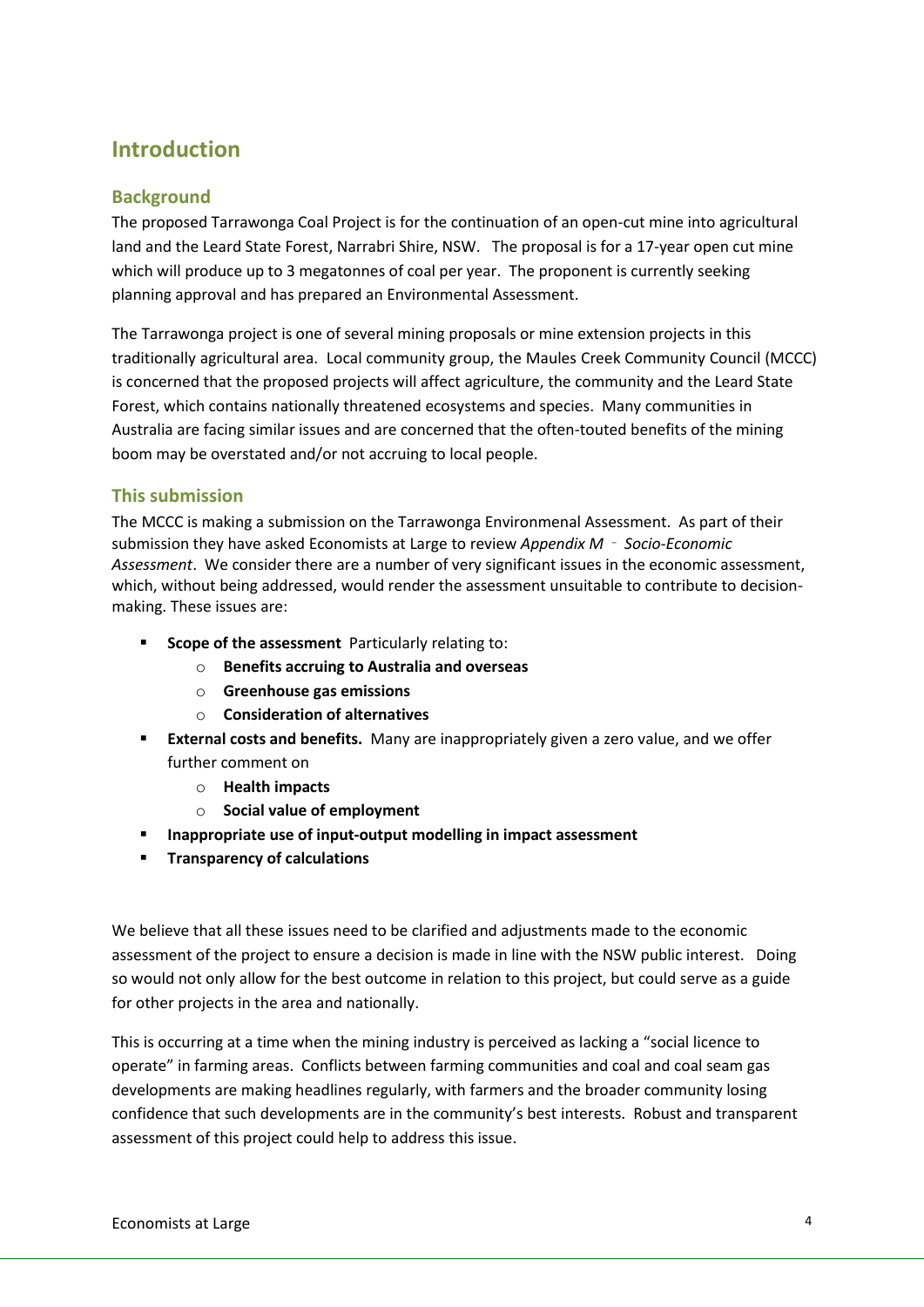### <span id="page-4-0"></span>**Scope of analysis**

The importance of setting the scope of a cost benefit analysis and remaining consistent with this scope cannot be overstated. As Eggert (2001) makes clear:

*Let us now turn to … issues that challenge and bedevil practitioners of social benefit-cost analysis. The first challenge is deciding "whose benefits and costs count" …. It sometimes is called the issue of standing--that is, who has standing in the analysis of benefits and costs? This is an issue of scope. Should the analysis include only those costs and benefits affecting residents of the local community? The state or province? The nation? The world? Whether the net benefits of a project are positive or negative often depends on how narrow or broad the scope of the study is.* (p27)

The cost benefit analysis in the socio-economic assessment is carried out at a national level. This is an appropriate scope, however some shortcomings remain.

#### <span id="page-4-1"></span>**Benefits accruing to Australia and overseas**

Profits of the project that accrue to overseas interests should not be included as a benefit in this cost benefit analysis, as confirmed by Bennett (2011)

*Where the shareholders are not citizens, their mine benefits are expatriated and should not be included in the BCA. Careful attention should therefore be given to the register of shareholders and adjustments made to the producer surplus benefit calculation.* p3

This has been acknowledged in the socio-economic assessment on p17:

*Overall the Project is estimated to have net benefits of \$1,116M. Based on current ownership and tax structures, it is estimated that \$790M of these benefits would flow to Australia.* 

How this estimate has been made is unclear from the socio-economic assessment. We believe it is unacceptable for one of the most important calculations in the cost benefit analysis to be presented with no discussion of methodology, working or sources.

The owners of the project are:

*Whitehaven Coal Mining Pty Ltd (Whitehaven) (70% interest) and Boggabri Coal Pty Ltd (BCPL) (a wholly owned subsidiary of Idemitsu Australia Resources Pty Ltd) (30% interest).* P1

Analysis by the MCCC suggests that Whitehaven is 80% foreign owned, while Idemitsu Australia is wholly owned by Idemitsu Japan<sup>1</sup>:

Economists at Large 5

1

<sup>1</sup> <http://www.idemitsu.com.au/>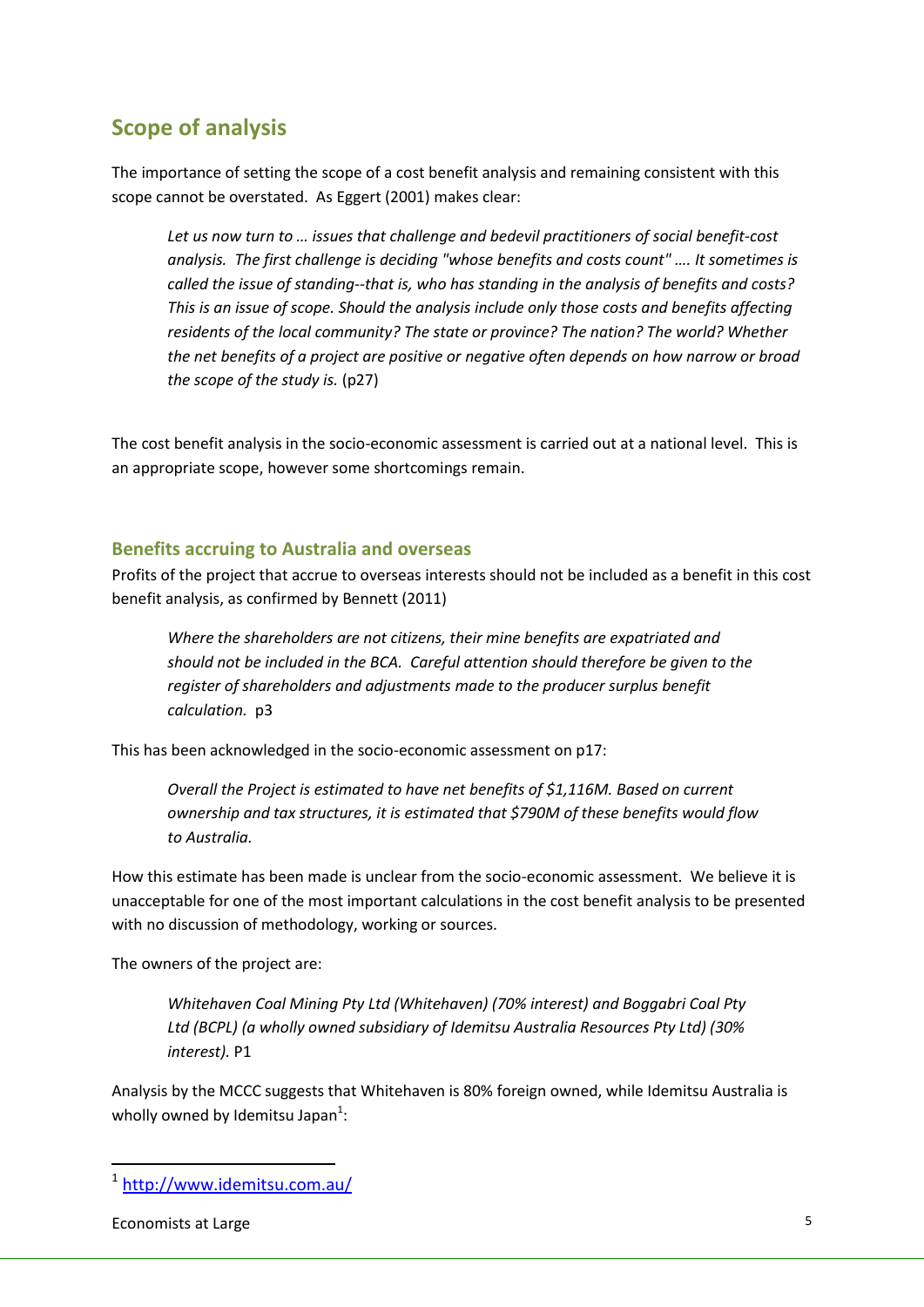| <b>Owners</b>                | <b>Nationality</b> | Stake (%) |
|------------------------------|--------------------|-----------|
|                              |                    |           |
| <b>Hans Mende</b>            | <b>USA</b>         | 15.96     |
| Mende, Hans & Ingrid         | <b>USA</b>         | 14.16     |
| <b>AMCI International AG</b> | USA/ Switzerland   | 11.32     |
| <b>AMCI Group</b>            | <b>USA</b>         | 9.7       |
| <b>Fritz Kundrun</b>         | <b>USA</b>         | 14.04     |
| <b>FRC Whitehaven</b>        | <b>Netherlands</b> | 14.69     |
| <b>Total</b>                 |                    | 79.87     |

Source: [www.etrade.com.au](http://www.etrade.com.au/) date 21.12.2011

In total this means 86% of the Tarrawonga project is foreign-owned, yet the reduction in net present benefits from \$1,116m to \$790m represents an adjustment of only 30%. Any adjustment that affects the value of the project by over \$300m should be transparently explained to the public. We urge the proponents to explain this figure transparently, which would significantly improve the public's understanding of distribution of benefits at zero extra cost.

The acknowledgement in this socio-economic assessment of the effects of foreign ownership is an improvement on other assessments such as Gillespie Economics (2010) and Gillespie Economics (2011), however throughout the socio-economic assessment, the unadjusted figure – which is of little interest to decision makers or the public – is referred to more prominently than the more relevant Australian figure. The assessment should be revised to emphasise the correct figure.

This point is also important for the neighbouring Boggabri Coal Project proposal, which is 100% owned by Idemitsu. We made the same point in submissions relating to that project and look forward to a similar correction.

#### <span id="page-5-0"></span>**Greenhouse Gas emissions**

The socio-economic assessment makes no consideration of downstream greenhouse gas from coal combustion:

*This is based on pragmatic grounds as well as the view that projects should be assessed from the view point of the nation which undertakes the projects, incurs the costs and is responsible for decision-making.*(p8)

The assumption that the end user of the coal - most likely a power station in China or India - will conduct transparent cost benefit analysis at all seems optimistic. The real problem arises, however, with the logical conclusion that the Chinese and Indian economists will take the same approach and fail to consider any GHG cost borne outside their jurisdiction – China or India. Let's consider the cost benefit analysis of such a power station in more detail: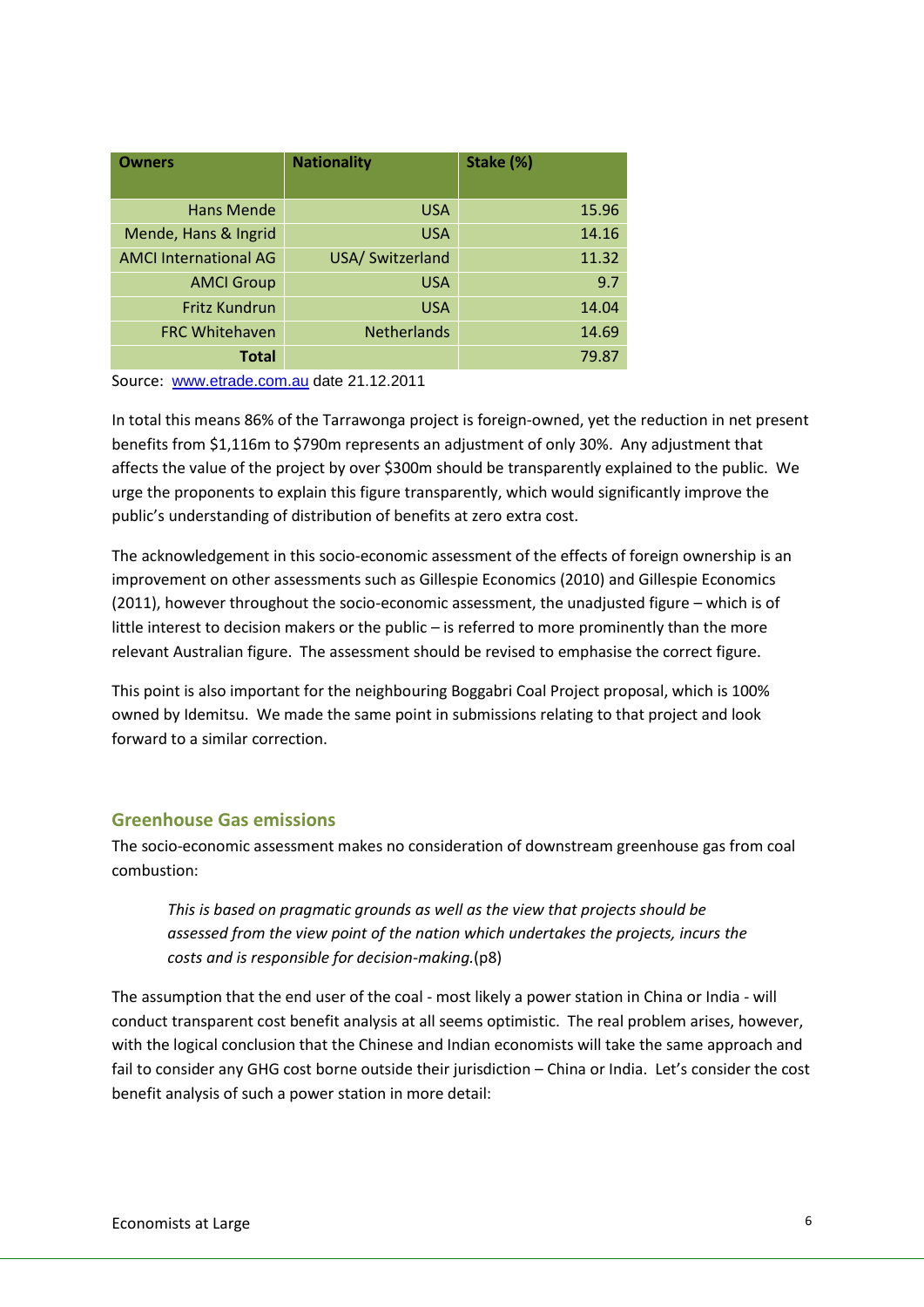|                 |                      |                                                                                                                                                                                                         | Included in national<br>level CBA?                             |
|-----------------|----------------------|---------------------------------------------------------------------------------------------------------------------------------------------------------------------------------------------------------|----------------------------------------------------------------|
| <b>Benefits</b> | Financial            | The revenue paid to the power station from users<br>of its electricity                                                                                                                                  | <b>Yes</b>                                                     |
|                 | <b>Externalities</b> | "There may also be external benefits of electricity"<br>for economic development, education and medical<br>care." Note that these would accrue to any type of<br>electricity generation, not only coal. | Yes.                                                           |
| <b>Costs</b>    | Financial            | Capital and operating costs                                                                                                                                                                             | Yes.                                                           |
|                 | Externalities        | Reduced air quality, health impacts, acid rain, etc.                                                                                                                                                    | <b>Yes</b>                                                     |
|                 |                      | Climate change impacts                                                                                                                                                                                  | $No - at least not those$<br>that accrue to other<br>countries |

The omission of this externality from both the cost benefit analysis of the mine and the power station results in an external cost borne by the rest of the world. The size of this externality is significant and demonstrated with even basic calculations:

| <b>Item</b>                                 | unit        | value         | <b>Source</b>                                                  |
|---------------------------------------------|-------------|---------------|----------------------------------------------------------------|
| Coal production                             | tonnes/year | 3,000,000     | Appendix M                                                     |
| Mine life                                   | years       | 17            | <b>Appendix M</b>                                              |
| Total output over<br>mine life              | tonnes      | 51,000,000    | <b>Ecolarge calculation</b>                                    |
| Coal to CO <sub>2</sub><br>production ratio | ratio       | 3.0           | Submission by Dr Ian Lowe to Boggabri<br>Coal EIS <sup>2</sup> |
| <b>Total C02 produced</b>                   | tonnes      | 153,000,000   | <b>Ecolarge calculation</b>                                    |
| C02 price                                   | dollars     | 30            | <b>Appendix M</b>                                              |
| <b>Total damage</b>                         | dollars     | 4,590,000,000 | <b>Ecolarge calculation</b>                                    |
| Present value (17<br>$years, 7\%)$          | dollars     | 2,636,070,208 | Ecolarge calculation                                           |

The existence of a \$2.6 billion (present value) externality that is not internalised by either the coal producing or consuming country means that the world bears this loss; neither the mine nor the power plant is likely to be economically efficient in light of this cost. Keeping this cost external is the unfortunate truth on which the profitability of coal mining and coal-fired power generation industries is largely based.

### <span id="page-6-0"></span>**Alternative projects**

The socio-economic assessment includes consideration of only two alternatives, with project and without project scenarios, and some discussion of minor alterations in section 2.7. The assessment claims that more alternatives are described in detail in section 6.9.1 of the EA. However section 6.9.1 tells us that open cut mining methods were chosen "based on TCPL's corporate objectives" (p6-37). The point of this socio-economic assessment is to evaluate the project from the perspective

**.** 

<sup>&</sup>lt;sup>2</sup> Available at [http://majorprojects.planning.nsw.gov.au/index.pl?action=view\\_job&job\\_id=3562](http://majorprojects.planning.nsw.gov.au/index.pl?action=view_job&job_id=3562)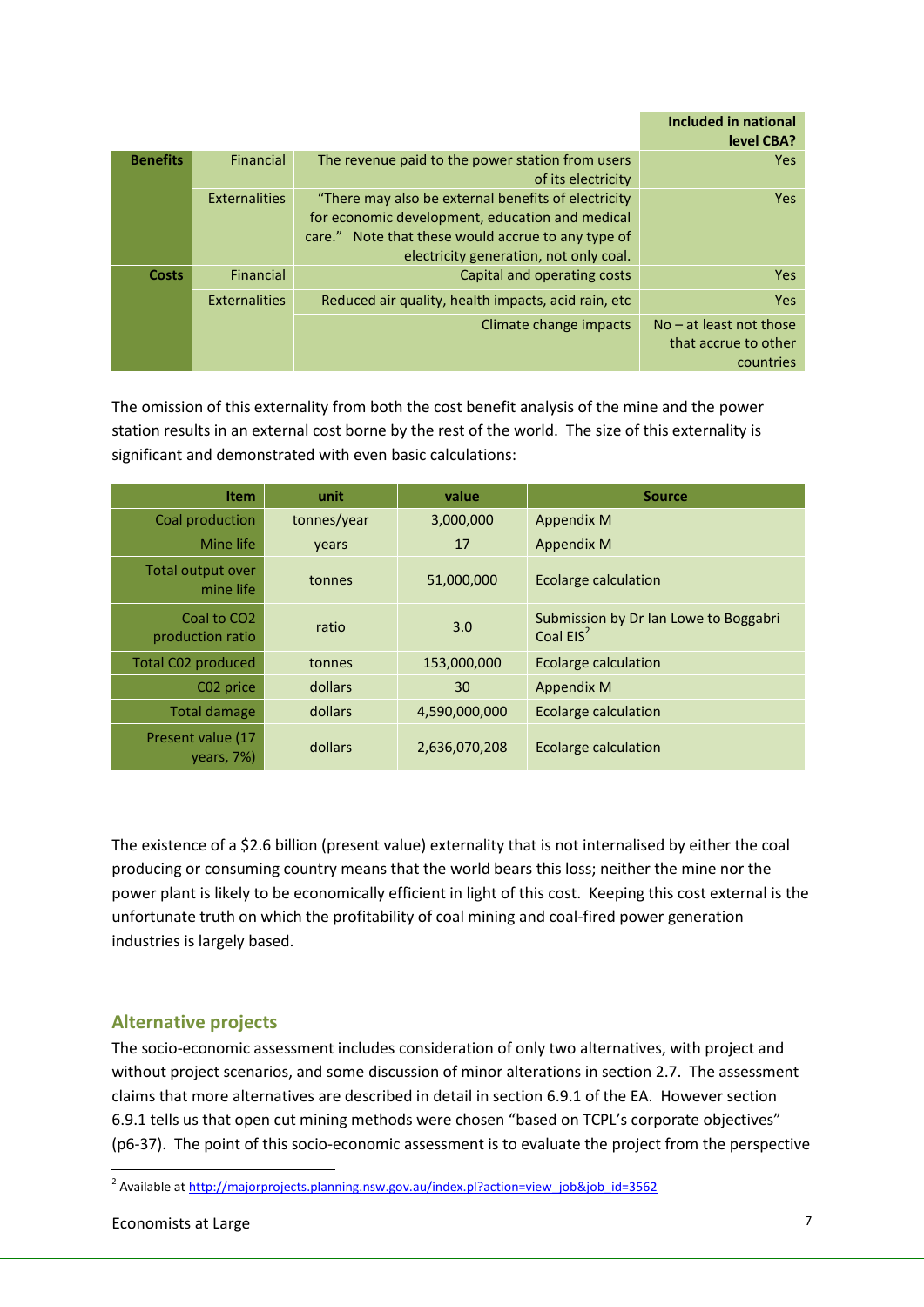of the Australian public, not from TCPL's perspective. The national scope of the assessment is made clear. As such, adequate consideration of the community's preferred alternative – an underground mine – must be made in the economic assessment.

Note that a neighbouring coal project, the Boggabri Mine Extension Project, owned by Idemitsu Australia, did engage consultants to analyse an underground mining option, WDS Consulting (2009). WDS concluded that underground mining was both technically feasible and economically viable. In depth calculations of the underground option were not included in the cost-benefit analysis of the Boggabri Mine as:

At the request of Idemitsu, a full financial analysis was not within [the consultant's] *deliverable scope. Our primary financial deliverables, … are to be integrated into Idemitsu cost models for internal economic analysis.* (WDS 2009, p7-1)

Economists at Large reviewed WDS's work and conducted basic financial analysis of the data presented. We concluded that the profitability of the underground as presented in the WDS study was \$500 million greater than that of the preferred option presented in the Boggabri Coal Project Economic Assessment (also by Gillespie Economics).

|                                     | <b>Boggabri Coal Project Environmental</b><br><b>Assessment Appendix C -</b><br>Underground option (\$m) | <b>Boggabri Coal Project</b><br><b>Environmental Assessment</b><br><b>Appendix Q - Economic assessment</b><br>(open cut mining option) (\$m) |
|-------------------------------------|----------------------------------------------------------------------------------------------------------|----------------------------------------------------------------------------------------------------------------------------------------------|
| <b>Revenue</b>                      | \$3,730                                                                                                  | \$5,343                                                                                                                                      |
| <b>Other production</b><br>benefits | <b>NA</b>                                                                                                | \$54                                                                                                                                         |
| <b>Capital costs</b>                | \$652                                                                                                    | \$778                                                                                                                                        |
| <b>Operating costs</b>              | \$1,288                                                                                                  | \$3,328                                                                                                                                      |
| <b>Other production</b><br>costs    | <b>NA</b>                                                                                                | \$25                                                                                                                                         |
| <b>NPV</b>                          | \$1,790                                                                                                  | \$1,266                                                                                                                                      |

**Table 1 Underground and open cut mining options for Boggabri Coal Project**

Source: Campbell (2011)

Gillespie Economics' rationale for not including a viable underground option in their cost benefit analysis of the Boggabri Mine was that "*alternatives need to be feasible to the proponent"* (bold in original) (Gillespie, 2011). But cost benefit analysis of the Tarrawonga project is required to consider the benefits for the Australian community. As underground mining in the area has been found to be economically viable, the cost benefit analysis must consider how this option would affect the welfare of the Australian community.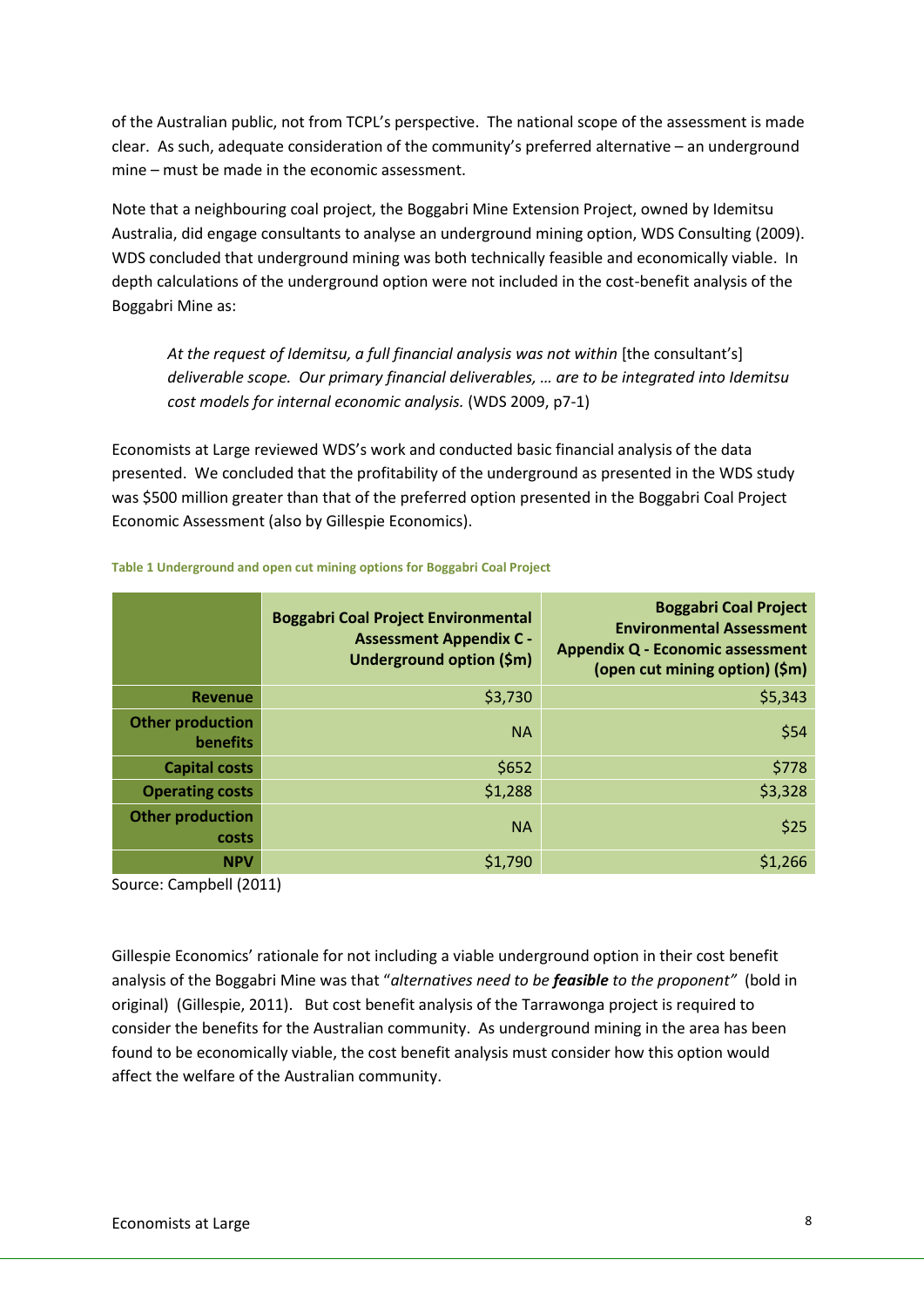## <span id="page-8-0"></span>**External costs and benefits**

If all external costs can be internalised by an offset programme then there is no need to estimate their values. This is reason that the Socio-Economic Assessment assigns zero values to most of the external costs arising from the project, as listed in table 2.2 (p15). However, the allocation of a zero value, with no consideration of risk, ignores the debate between physical scientists as to what extent these offsets are achievable. See for example the debates between specialists over the neighbouring Maules Creek Coal Project:

- ViPAC (2011) who question the findings of the environmental assessment's air quality study
- Water Resources Australia (2011) who dispute the findings of the environmental assessment's groundwater study

We suggest it is beyond the expertise of Gillespie Economics to adjudicate in these debates between physical scientists. The allocation of zero values to these external costs is just such a judgement. When the necessary revisions are made to the Socio-Economic Assessment, we also recommend the proponents take note of Curtis (2011), who estimates the value of the ecosystem goods and services lost due to the clearing of the Leard State Forest at some \$490,000 per annum. Curtis also urges analysis of land values to consider losses of amenity and social value to the community. Curtis's background as a physical scientist, land economist and ecological economist gives his findings considerable weight.

These issues are of particular concern to the local community as all these values affect particularly the local community. We urge better quantification of the distribution of costs and benefits of the project to the local community, rather than the box ticking exercise shown in table 2.3 (p16). This table completely fails to demonstrate the risks and costs the community faces while looking to gain minimal shares of the benefits.

In addition to the uncertainty around most external values, two others are worth further comment.

- Health impacts
- Social value of employment

#### <span id="page-8-1"></span>**Health Impacts**

The cost benefit analysis makes no mention of the impacts on human health of open-cut coal mining and transportation, despite this issue garnering considerable attention in the region, the media and academic writing. External impacts such as health can be measured and quantified in economic terms, as pointed out in Gillespie and James (2002):

### [C]*ertain kinds of social impacts, such as social dislocation or adverse health effects, may be partially appraised in monetary terms.* (p21)

Such appraisal would be assisted by a recent NSW Department of Health report looking at morbidity and mortality in regions of the Hunter Valley affected by mining (NSW Health 2010a). They found that the regions in the Hunter most affected by mining have higher rates of emergency department attendances for asthma and other respiratory conditions; hospital admissions for respiratory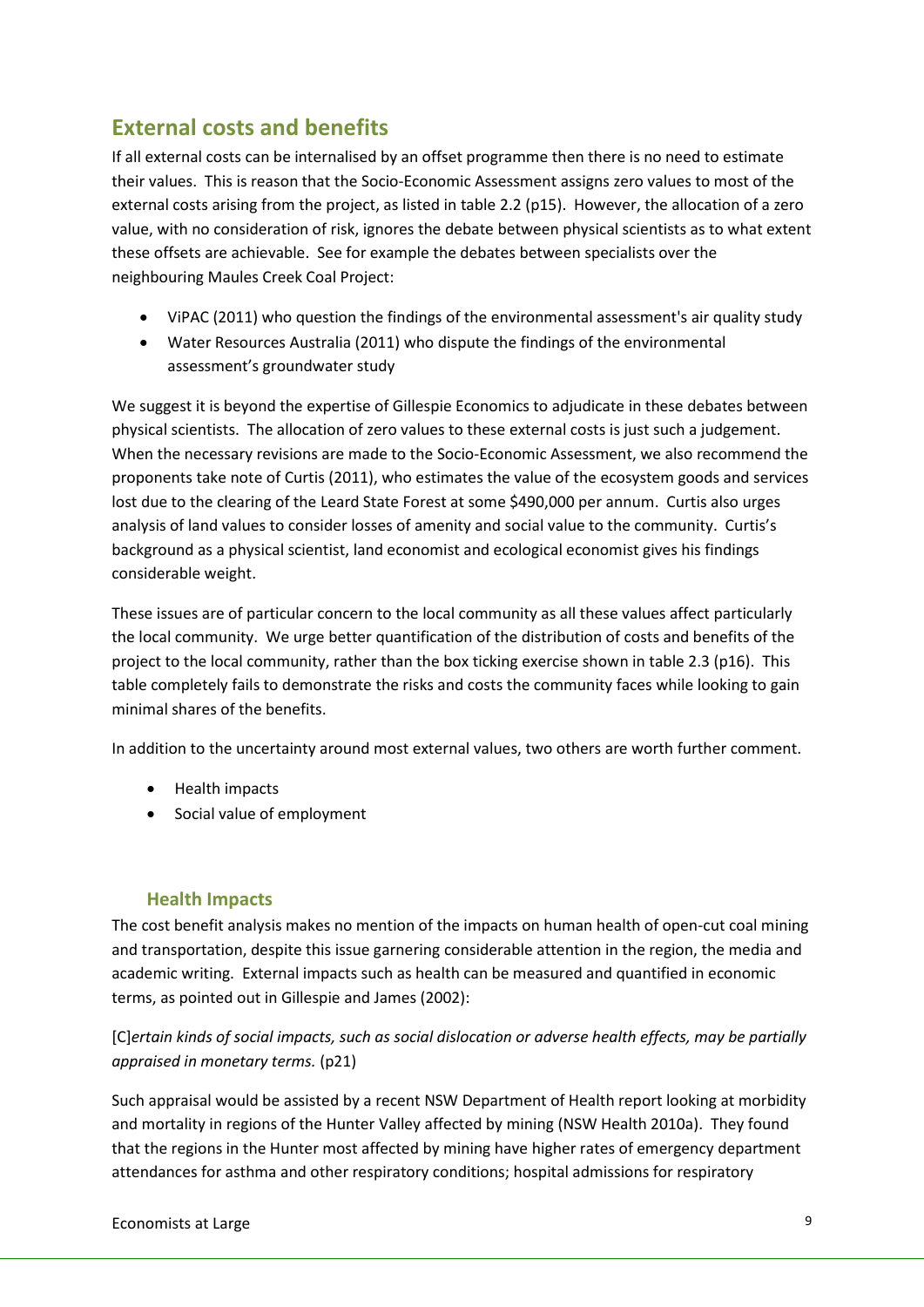conditions and cardiovascular disease and mortality due to cardiovascular disease and all cause mortality. Analysis of presentations to GPs also suggested higher rates of asthma and other respiratory conditions in communities affected by mining, although not statistically significant (NSW Health 2010b).

There are significant limitations to these studies, including that they do not adequately take account of other population factors affecting health in these areas, and that the number of people in the affected areas are small, making comparisons difficult. However, both studies confirm the work of others, showing that exposure to pollutants, particularly particulate matter is an important causative factor in respiratory and cardiovascular disease. It is also well recognised that there is no threshold level for negative health impacts of particulate pollution. There will be people affected by particulate air pollution and this must be acknowledged.

Air monitoring data from the mines in the Hunter region revealed high levels of PM10 particles in a number of sites (NSW Department of Environment, Climate Change and Water 2010). However, as acknowledged by the Dept of Health, there is insufficient monitoring in populated areas. If those data were available, this would enable a better prediction of the cumulative health impact of the mining activities in the region (NSW Health 2010a).

In the USA quantification of the health impacts of coal is more advanced. Epstein et al (2011) estimate that the cost of lives lost in the Appalachian mining region in the US is US\$74.6 billion per year. This builds on other studies such as Hendryx and Ahern (2009) who found "[a]ge-adjusted mortality rates were higher every year from 1979 through 2005 in Appalachian coal mining areas compared with other areas of Appalachia or the nation" (p.547). Hendryx and Ahern also refer to past research on coal mining regions that found elevated levels of chronic heart, respiratory, and kidney disease, and lung cancer, after control for socioeconomic factors. They found that the health impacts far outweighed the economic benefits of mines.

While it is difficult to extrapolate the health impacts of coal mining in the USA to the Australian setting due to different mining practices and different pollutant levels, there are a range of health impacts that can be extrapolated directly. These include particulate air pollution (with the level of impact being dependent on the level of pollution), noise, traffic, social and mental health impacts (Castleden et al 2011).

With long-term, empirical evidence linking significant health impacts to coal mining, it is important that the costs associated with impacts are included in consideration of this project. Clearly these are costs that accrue to the local and NSW community and should be included in the assessment.

#### **Social value of employment**

<span id="page-9-0"></span>The values claimed as social value of employment are misleading. We have argued this in submissions on the Boggabri Coal Project and Maules Creek Coal Project. The proponents of the Maules Creek Coal Project commissioned Professor Jeff Bennett of the Australian National University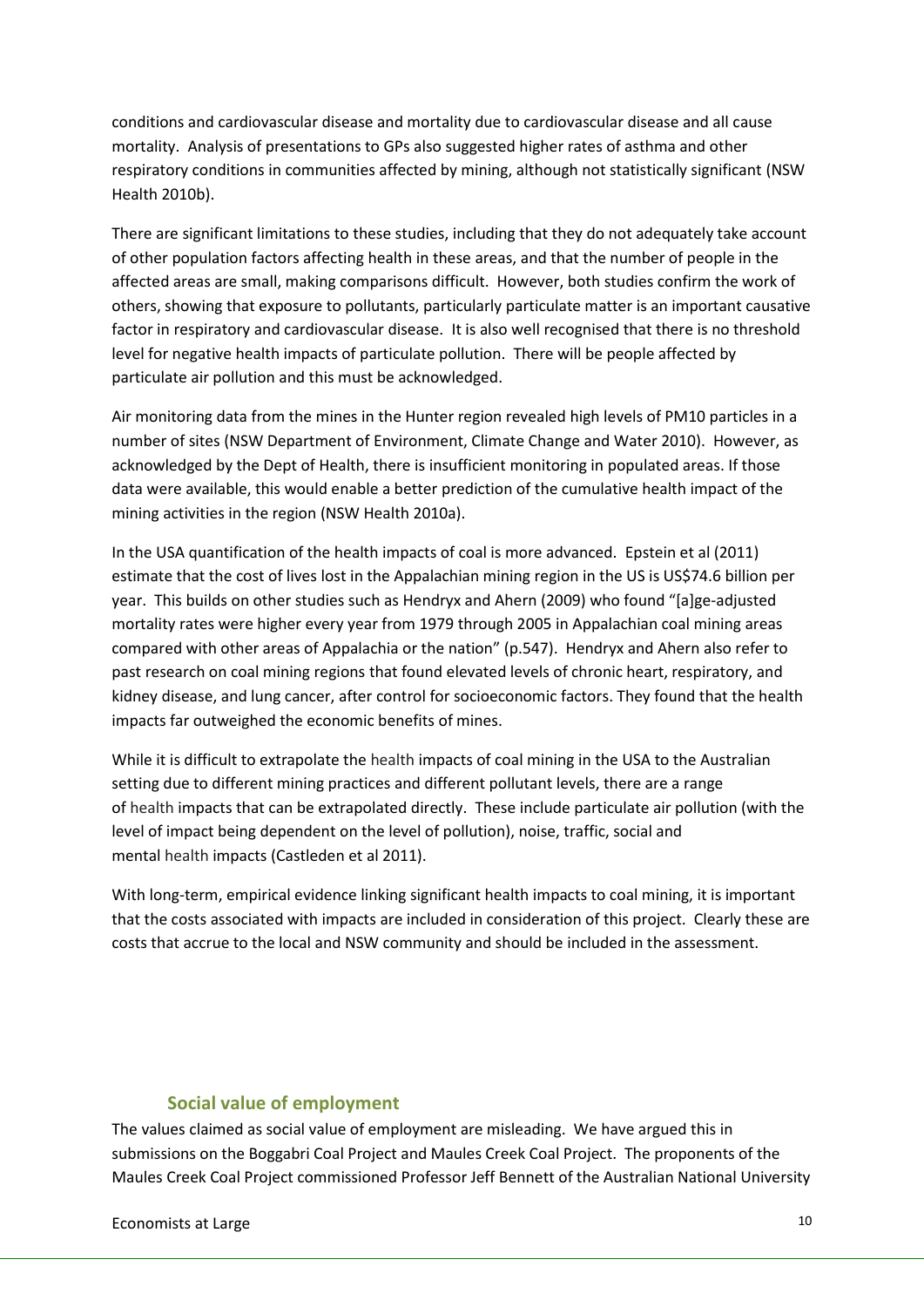to review the economic assessment of that project, also by Gillespie Economics, which also included a "social value of employment". In relation to the inclusion of this value, Professor Bennett said:

[The] *EIA's inclusion of benefits associated with employment* [is contentious]. *The argument advanced is that people outside of the mine workforce enjoy benefits associated with people having jobs in the mine. The values of this 'existence benefit' of work estimated for the case of a mine in the southern coal field are 'transferred' to the current case. A number of points argue against this approach. First, there is a conceptual issue. In a fully employed economy, it is doubtful that people employed in the new mine would be drawn from the ranks of the unemployed. So people outside the mine are unlikely to hold any existence benefits for the jobs provided by the mine in that case. Second, there is an estimation issue concerning the use of a benefit estimate transferred from another context. The conditions in the southern coalfield – the context of the source of the benefit estimate are very different from the proposed mine context…..* [The] *inclusion of the employment benefit as a component of the EIA is not recommended. Their inclusion would overstate the extent of proposal benefits.* (Bennett 2011)

These are the words of one of Australia's most senior academic economists and the lead author of one of the papers Gillespie Economics cite to justify their inclusion of this value. As even Professor Bennett has failed to dissuade Gillespie Economics from including this value, it is hard to imagine who or what might succeed. We call on Gillespie Economics to desist from including this discredited value in their work entirely.

### <span id="page-10-0"></span>**Input-output modelling in Economic Impact Assessment**

The use of input-output modelling in the economic impact assessment section of the socio-economic assessment creates a misleading impression of the impacts of the project. Input-output modelling has fallen from favour with economists for many reasons, the main ones being explained by the Australian Bureau of Statistics(ABS 2011):

*Lack of supply–side constraints: The most significant limitation of* [input-output modelling] *is the implicit assumption that the economy has no supply–side constraints. That is, it is assumed that extra output can be produced in one area without taking resources away from other activities, thus overstating economic impacts. The actual impact is likely to be dependent on the extent to which the economy is operating at or near capacity.*

*Fixed prices: Constraints on the availability of inputs, such as skilled labour, require prices to act as a rationing device. In assessments using multipliers, where factors of production are assumed to be limitless, this rationing response is assumed not to occur. Prices are assumed to be unaffected by policy and any crowding out effects are not captured.*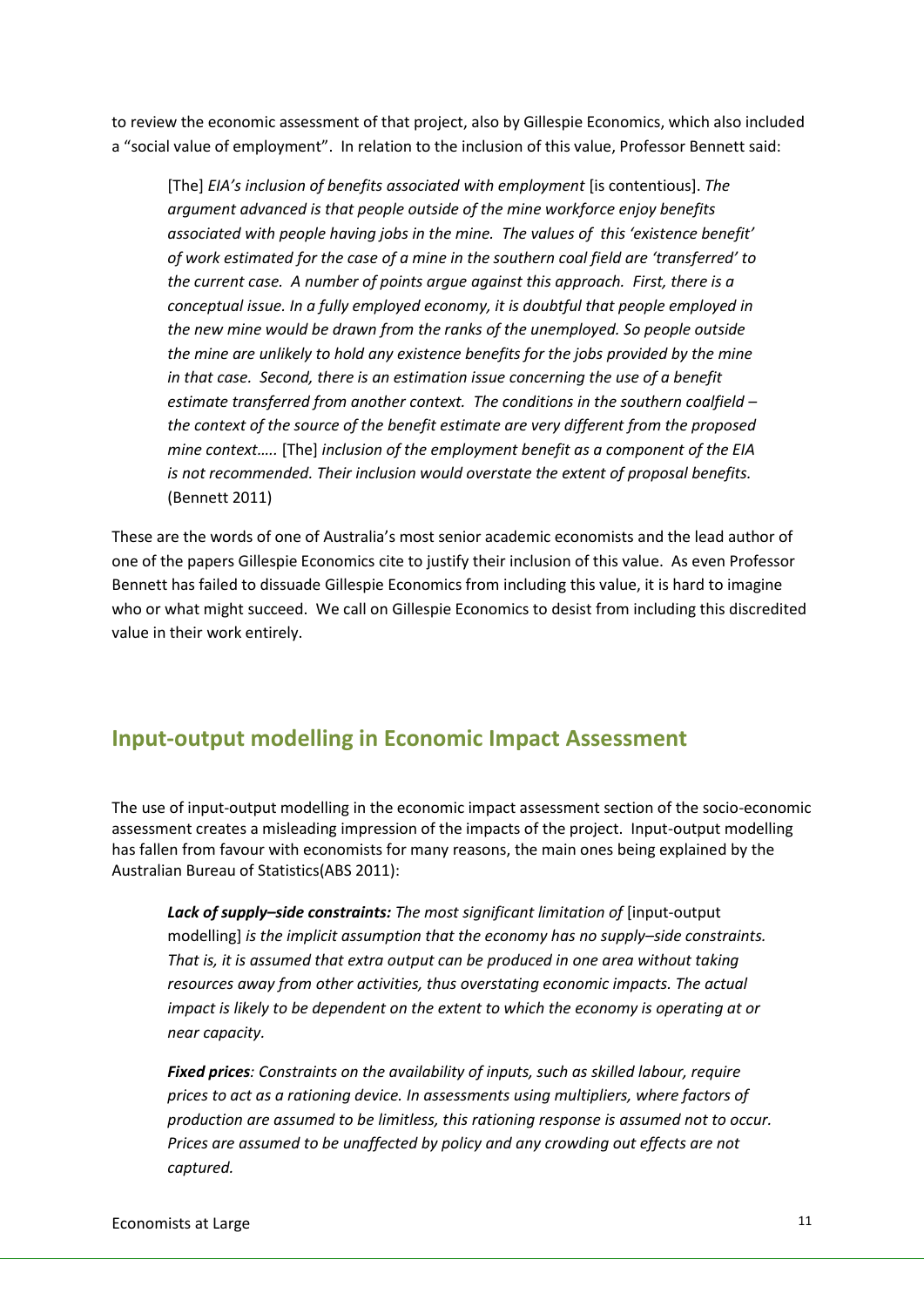These limitations are obvious to the local community, who experience difficulties accessing tradesmen and other services. These shortcomings are also becoming obvious to other sectors of the economy, particularly manufacturing and agriculture, as they struggle with the downside of the mining boom. Yet this obvious downside is ignored by input-output modelling. As (Abelson 2011) put it:

*I–O models lack resource constraints and fail to capture significant welfare (consumer and environmental) impacts. They always produce a positive gain to the economy, however disastrous the event.*

Had the socio-economic assessment used more appropriate methods, such as general equilibrium modelling, the benign impacts on other sectors shown in table 3.5 (p30) would look different. Instead of showing modest growth in employment of other industries, we would see that expansion of mining operations, particularly in a tight labour market, has a negative effect on other industries.

This point is reinforced by economic analysis of the China First Coal Project in Queensland, carried out for the proponents of that mine using computable general equilibrium modelling*.* AEC group (2010) found that not only would that mine not carry social value of employment, but that proceeding with that project in the current labour market was likely to result in the loss of significant numbers of jobs in the agriculture and manufacturing industries. Compare these results to those obtained through input-output modelling:

| <b>Mine Project</b>            | <b>Forecast</b><br>impact on<br>manufacturing<br>employment | <b>Forecast</b><br>impact on<br>agricultural<br>employment |
|--------------------------------|-------------------------------------------------------------|------------------------------------------------------------|
| Tarrawonga                     | 14                                                          |                                                            |
| <b>Maules Creek</b>            | 11                                                          | $\overline{3}$                                             |
| Boggabri                       | 119                                                         | 15                                                         |
| <b>Maules Creek area total</b> | $+144$                                                      | $+19$                                                      |
| <b>China First</b>             | $-2215$                                                     | $-192$                                                     |

Sources: Tarrawonga Coal proposal socio-economic assessment, Gillespie Economics 2010, Gillespie Economics 2011, AEC Group 2011.

While the China First Project is larger than the Maules Creek, Tarrawonga and Boggabri proposals combined, this comparison shows the differences between modelling methods. While general equilibrium modelling, with its more realistic assumptions shows that the China First Project will destroy thousands of jobs in agriculture and manufacturing, the input-output modelling of the Maules Creek area projects, with its lack of resource constraints and price changes, suggests an increase in employment.

We urge the NSW government to consider the wider effects of mining projects on other industries and the economy, which would be assisted by requiring more realistic modelling in economic impact assessment.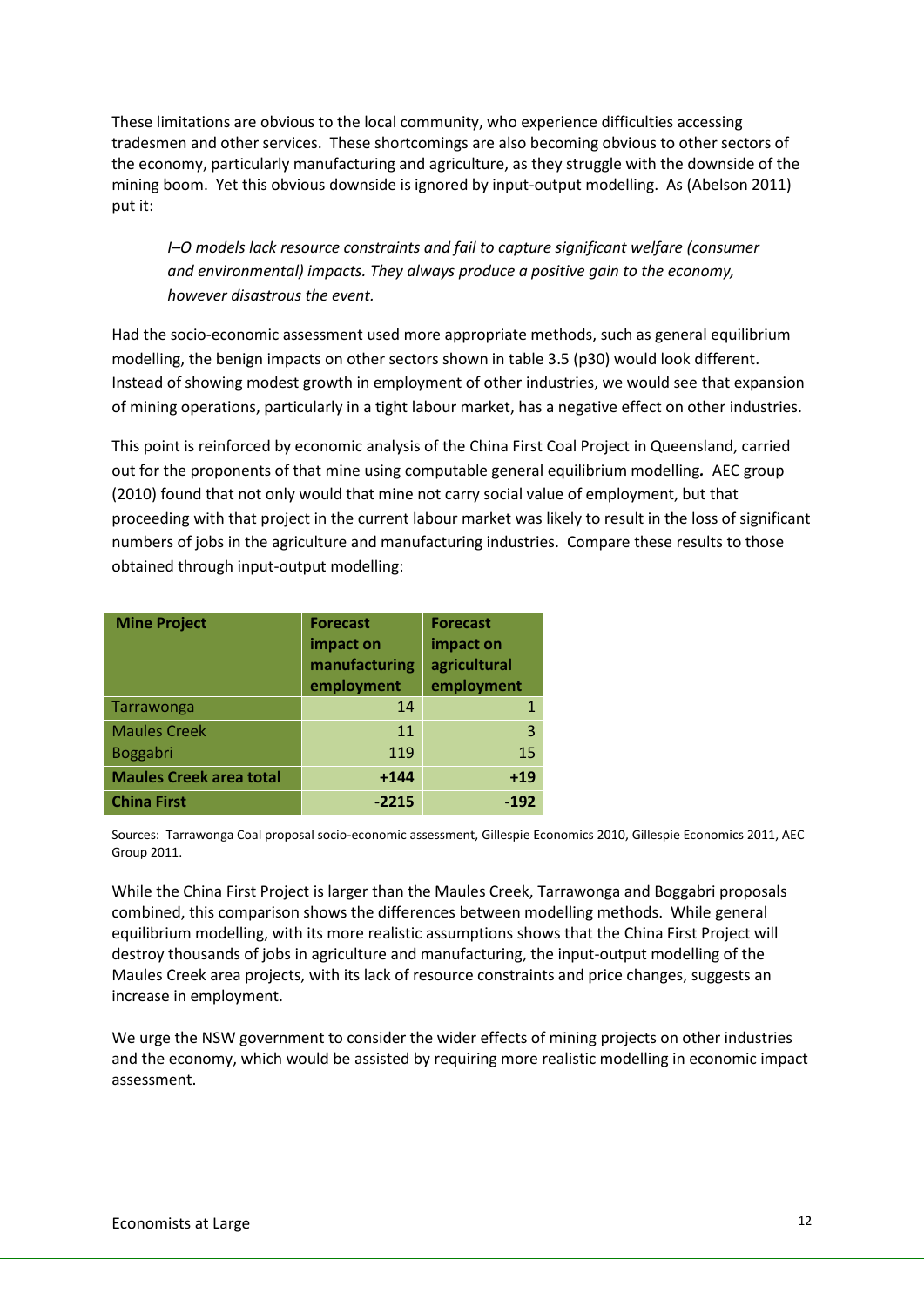# <span id="page-12-0"></span>**Transparency of calculations**

Major values presented in the Socio-Economic Assessment Table 2.2 (p15) do not correspond with values presented in the rest of the assessment. We have calculated the present values of operating costs and revenue from values presented on pages 6 and 7 of the assessment. These values vary by over \$1 billion with those presented in table 2.2 and are summarised below.

|                                 | Table 2.2 | <b>Calculated</b><br>from text | <b>Difference</b> |  |  |  |  |  |
|---------------------------------|-----------|--------------------------------|-------------------|--|--|--|--|--|
| Revenue (\$M)                   | 2,569     | 3,596                          | 1,027             |  |  |  |  |  |
| <b>Operating</b><br>costs (\$M) | 1,319     | 1,785                          | 466               |  |  |  |  |  |

**Table 4 Comparison of revenue and operating cost calculations**

The point of this comparison is not to suggest that project is more valuable than was presented, but to show that the public can have no confidence in the figures presented. We urge the proponents to explain how they arrived at their present value figures and to publish their full working and modelling, as we have done in the appendix. The background to these calculations are not commercially sensitive and they could be included at no extra cost to consultants. Not explaining them serves only to weaken public confidence in their analysis. Our calculations follow standard methodology and were reviewed by several practicing economists, none of whom could reconcile the difference between the figures.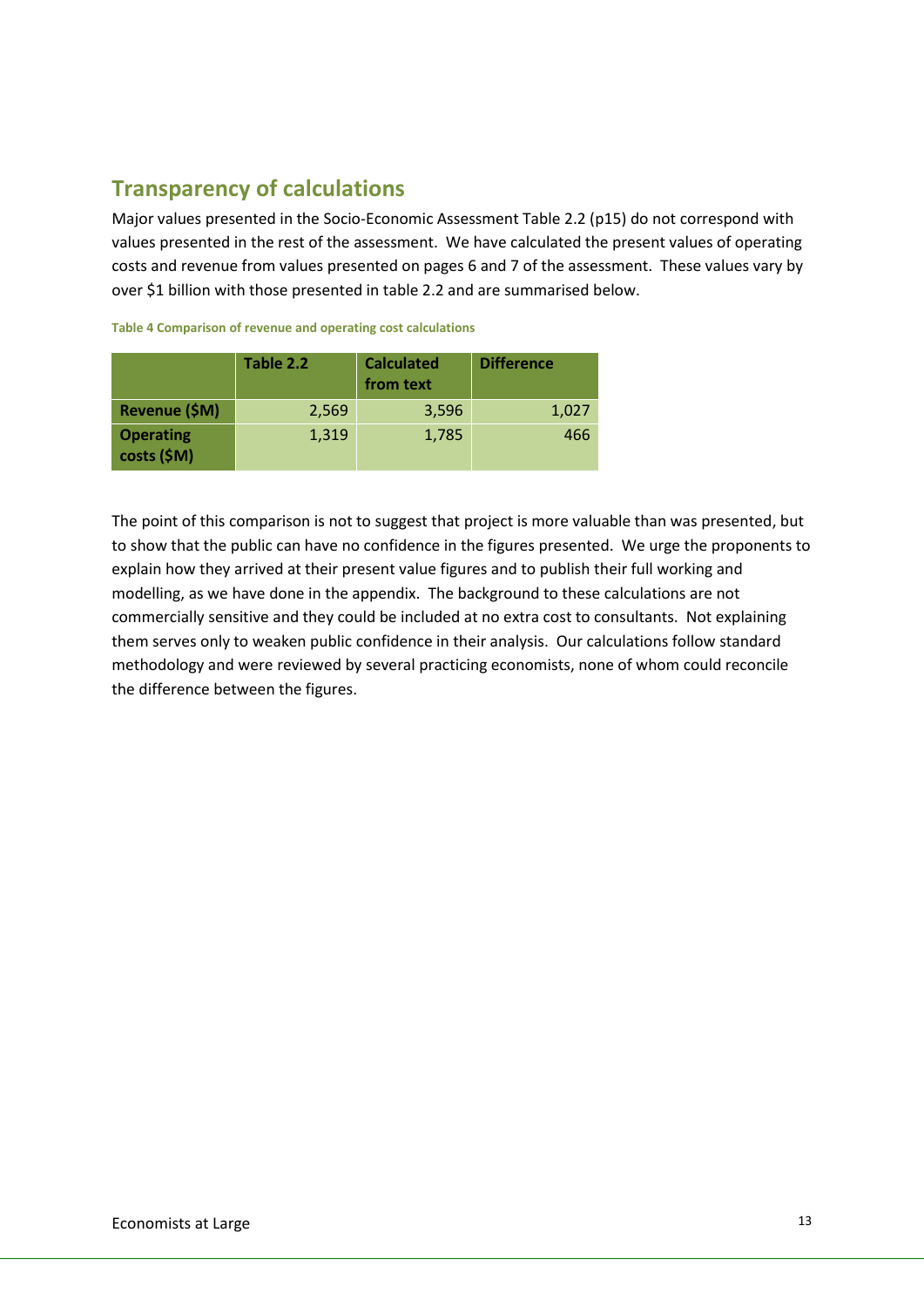## <span id="page-13-0"></span>**Conclusion**

The socio-economic assessment of the Tarrawonga Coal Project is not suitable for decision making in its current form. It fails to clearly demonstrate the economic benefits of the project to Australia, much less the local community. Transparency regarding the calculation of benefits to Australia is crucial if the public is to have any faith in this assessment. At a global scale the vast damage from downstream emissions suggest the project is economically unjustifiable, while at a local level problems such as:

- lack of consideration of underground alternatives,
- no quantification of most external costs and risks, and
- consideration of health impacts

also bring the efficiency of the project into doubt.

Methodological flaws such as inclusion or reference to social benefits of employment and misleading use of input-output modelling need to be revised before the assessment can inform decision making around this project. Transparent reporting of calculations and assumptions is also required to improve the usefulness of this document.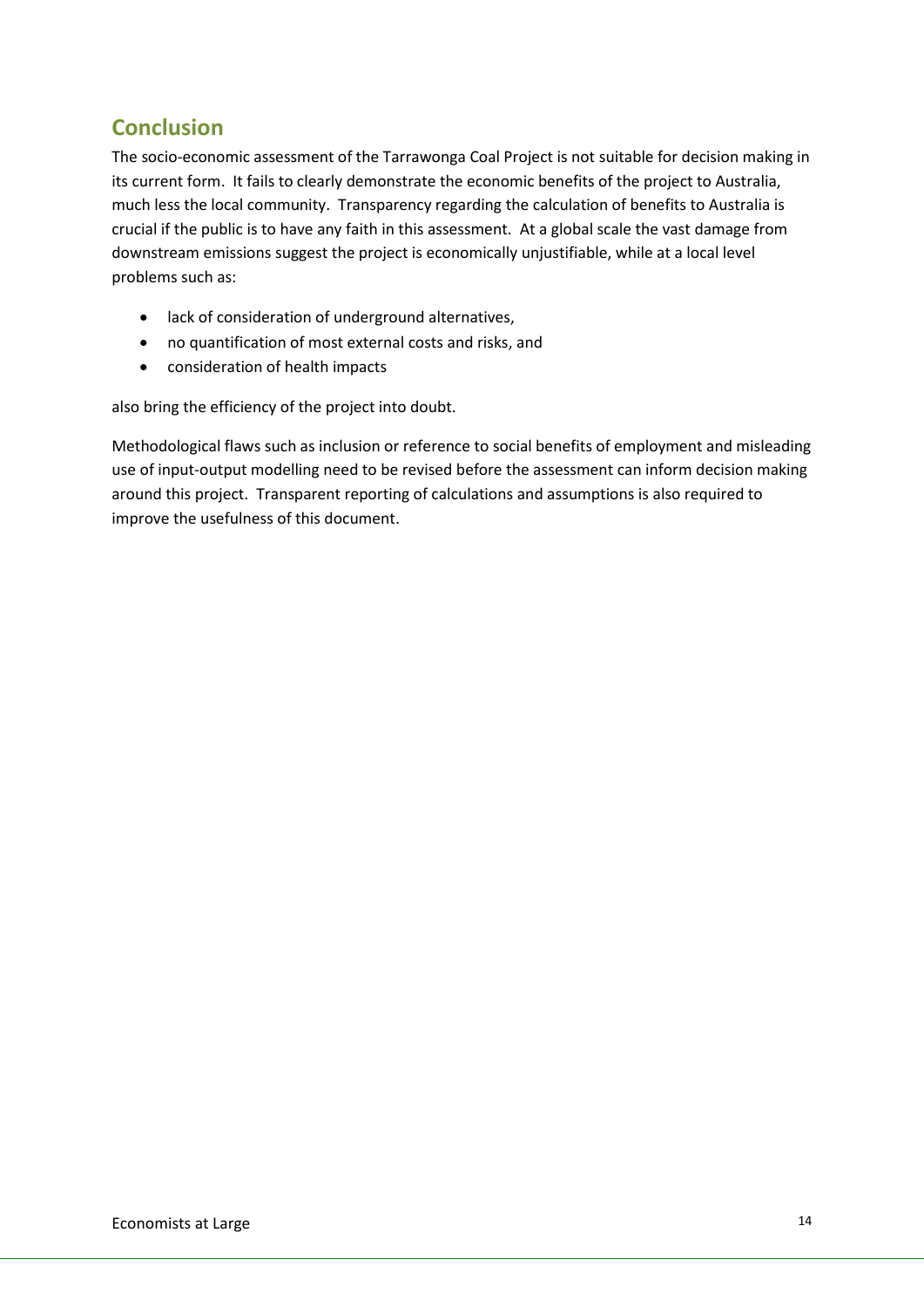### <span id="page-14-0"></span>**References**

ABS. (2011). Australian National Accounts: Input-Output Tables - Electronic Publication, Final release 2006-07 tables. Australian Bureau of Statistics. Retrieved from http://www.abs.gov.au/AUSSTATS/abs@.nsf/Previousproducts/5209.0.55.001Main Features4Final release 2006-07 tables?opendocument&tabname=Summary&prodno=5209.0.55.001&issue=Final release 2006- 07 tables&num=&view=

- AEC group. (2010). Economic Impact Assessment for the China First Project EIS. Retrieved from http://www.deedi.qld.gov.au/cg/galilee-coal-project-northern-export-facility.html
- Abelson, P. (2011). Evaluating Major Events and Avoiding the Mercantilist Fallacy. *Economic Papers: Journal of the Economic Society of Australia*, *30*(1), 48-59. doi:10.1111/j.1759- 3441.2011.00096.x

Bennett, J. (2011). Maules Creek Coal Project Economic Impact Assessment: A review. A review commissioned by Aston Resources, proponents of the Maules Creek Coal Project Proposal. Retrieved from https://majorprojects.affinitylive.com/public/d70ab9717ed8449eafa6b1e7d8e4cea5/Appendix G Bennet Peer Review\_lowres.pdf

- Castleden, W. M., Shearman, D., Crisp, G., & Finch, P. (2011). The mining and burning of coal: effects on health and the environment. *The Medical Journal of Australia*, *195*(6), 333-335. doi:10.5694/mja11.10169
- Curtis, I. (2011). Maules Creek & Leard Forest Coal Mines: Assessment of the Environmental and Social Values and Community Concerns of the Maules Creek Community Council. Researched and prepared by Curtis NRA.
- Eggert, R. G. (2001). *Mining and Economic Sustainability: National Economies and Local Communities*. *Sustainable Development*. Report commissioned by the Mining, Minerals and Sustainable Development project of the Institute for Environment and Development, England.
- Epstein, P.R. Buonocore, J.J., Eckerle, K., Hendryx, M., Stout, B.M. III, Heinberg, R., Clapp, R.W., May, B., Reinhart, N.L., Ahern, M.M., Doshi, S.K. and Glustrom, L. Full Cost Accounting for the Life Cycle of Coal, *Annals of the New York Academy of Sciences*, vol. 1219, pp.73-98.
- Gillespie Economics. (2010). *Continuation of Boggabri Coal Mine Economic Assessment*. *Assessment*. Prepared for Hansen Bailey Pty Ltd.
- Gillespie Economics. (2011). *Maules Creek Coal Project Economic Impact Assessment*. *Assessment*. Prepared for Aston Resources.
- Gillespie, R., & James, D. (2002). *Guideline for economic effects and evaluation in EIA*. Prepared on behalf of Planning NSW. Retrieved from http://cmsdata.iucn.org/downloads/11\_guideline\_for\_economic\_effects.pdf
- Hendryx, M., & Ahern, M. M. (2009). Mortality in Appalachian coal mining regions: the value of statistical life lost. *Public health reports (Washington, D.C. : 1974)*, *124*(4), 541-50. Retrieved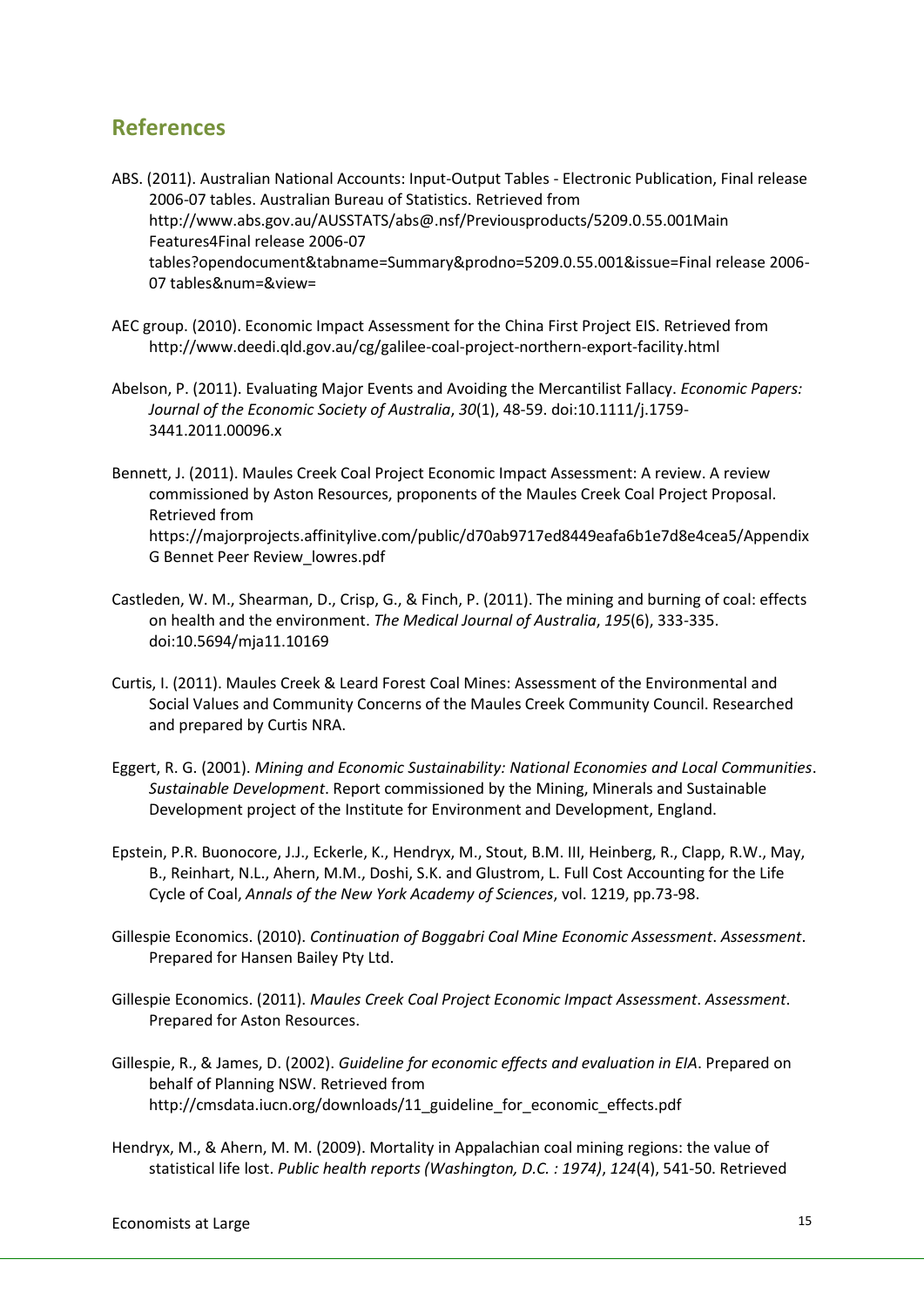from

http://www.pubmedcentral.nih.gov/articlerender.fcgi?artid=2693168&tool=pmcentrez&rende rtype=abstract

- NSW Department of Environment Climate Change and Water. (2010). Compendium of Upper Hunter ambient air quality monitoring data.
- NSW Health. (2010a). *Respiratory and cardiovascular diseases and cancer among residents in the Hunter New England Health Service*.
- NSW Health. (2010b). Analysis of BEACH general practitioner encounter data to examine the potential health effects of the mining industry and other exposures in Singleton, Muswellbrook and Denman.
- ViPAC. (2011). Maules Creek Coal Mine Peer Review EIS Air Quality. Prepared for Maules Creek Community Council by ViPAC Engineers and Scientists.
- WDS Consulting. (2009). *Underground Concept Study*. Appendix C of Environmental assessment of the Boggabri Coal Project. Retrieved from https://majorprojects.affinitylive.com/public/ec47a18c2ed59f998d4765469401fbcd/Appendix C - Underground Concept Study\_Part 1.pdf
- Water Resources Australia. (2011). Review of Maules Creek Coal Project Groundwater Impact Assessment. *Water*. Prepared for Maules Creek Community Council and Namoi Water.